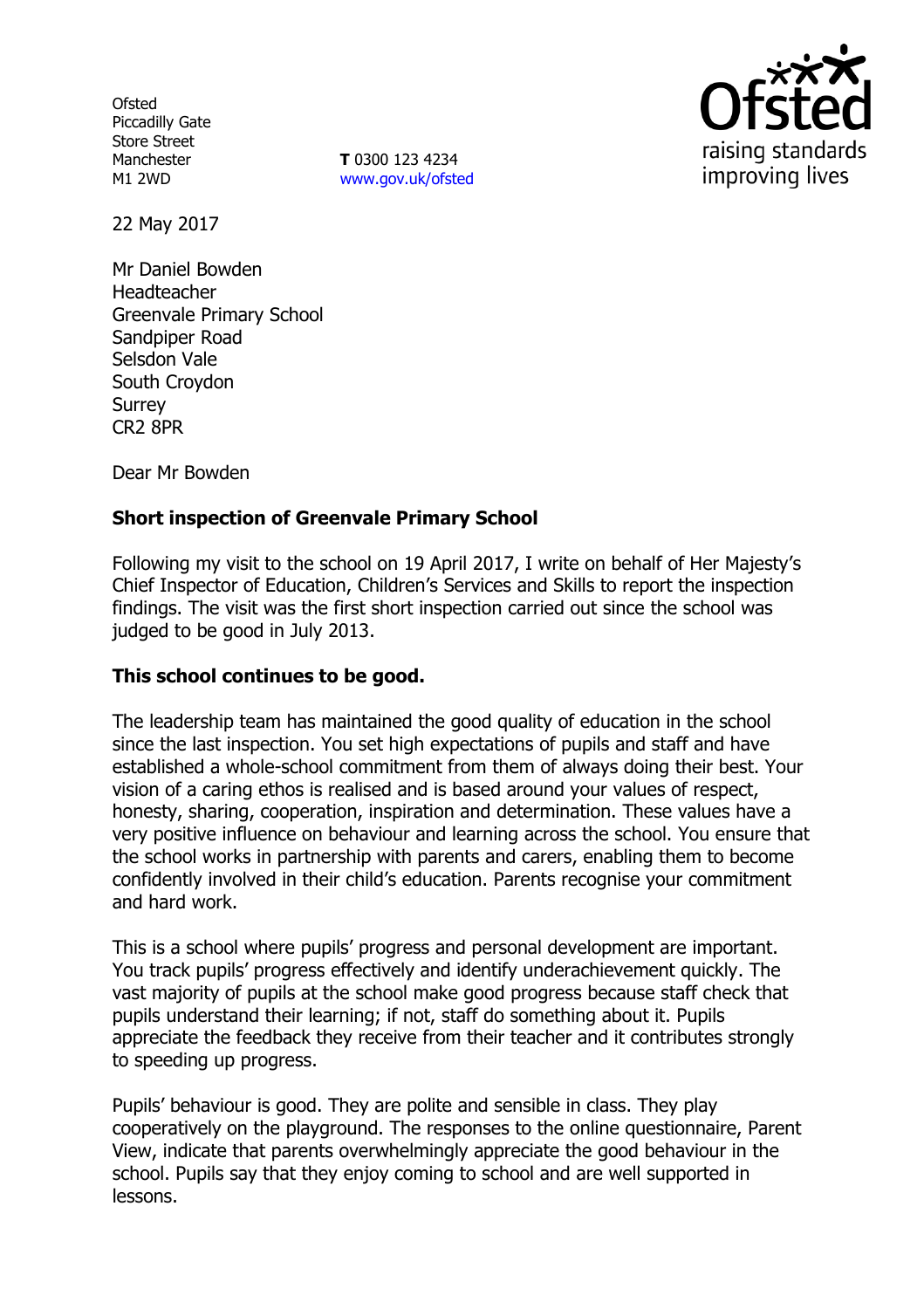

One pupil told me that there is very little bullying because children look after each other. Pupils also said that they can always find an adult who will listen and help them to deal with any problems.

At the time of your school's last inspection, the report noted many strengths, including the good quality of teaching and the high expectations of the staff. It praised the respectful and courteous way that pupils treated adults. It identified a need to improve the use of performance information to ensure that teaching is matched to the individual needs of pupils. It also recommended that the quality of teaching in mathematics should improve to ensure that all pupils make rapid and sustained progress. Performance information is now accurate and is used well to target pupils' needs. The teaching of mathematics has improved since the appointment of the new subject leader.

You have identified clear priorities for the next stage of enhancement and are taking the right steps to achieve them through your school improvement plan. You know that standards in phonics will improve if teaching is better. You are fully aware that progress in key stage 2, for the most able in mathematics, will only improve if pupils are challenged in their learning. You are working with leaders in the school to address these issues.

## **Safeguarding is effective.**

Pupils feel safe at the school and parents are satisfied with how you care for their children. Pupils are mature in their understanding of how to keep safe and can talk about it confidently.

Staff receive regular and relevant training about safeguarding; policies and processes are well understood and staff have a full understanding of how to raise a concern. Any necessary actions are taken without delay and are followed up in a diligent manner. Staff receive training about keeping pupils safe from the dangers of radicalisation and extremism. The school works in partnership with external organisations. School leaders and governors have ensured that all safeguarding arrangements are up to date.

# **Inspection findings**

- $\blacksquare$  During the inspection, I looked at: the quality of phonics teaching, the quality of teaching, progress and the curriculum in reading and writing for boys in Reception, the progress of the most able pupils in mathematics at key stage 2 and the progress of disadvantaged pupils.
- $\blacksquare$  The quality of phonics teaching has improved significantly. Staff have received comprehensive training and there is a new subject leader. Standards have risen sharply and this is reflected in the way pupils are using letter sounds in their reading and writing, as well as the effectiveness of teaching observed during the inspection.